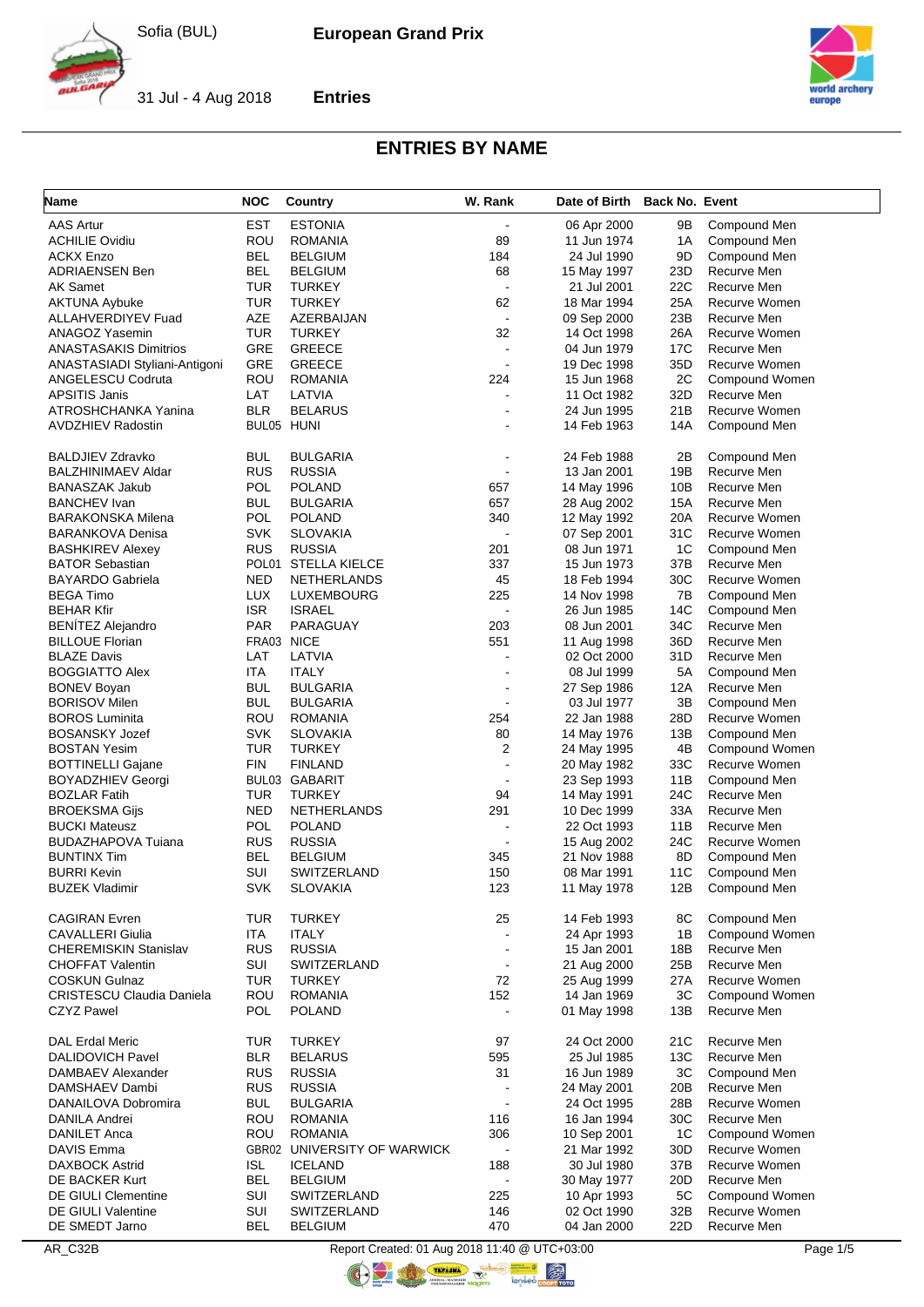**Entries**



31 Jul - 4 Aug 2018



# **ENTRIES BY NAME**

| <b>Name</b>                                   | <b>NOC</b>        | Country                               | W. Rank                  | Date of Birth Back No. Event |                 |                             |
|-----------------------------------------------|-------------------|---------------------------------------|--------------------------|------------------------------|-----------------|-----------------------------|
| <b>DEDEN Esther</b>                           | <b>NED</b>        | <b>NETHERLANDS</b>                    | 144                      | 01 Jul 1994                  | 29C             | Recurve Women               |
| <b>DELILLE Ferdinand</b>                      |                   | FRA04 DRAVEIL-SENARD                  | 460                      | 26 Aug 1996                  | 38C             | Recurve Men                 |
| <b>DIMITRIADIS Diomidis</b>                   | <b>CYP</b>        | <b>CYPRUS</b>                         | 225                      | 02 Jun 1987                  | 15A             | Compound Men                |
| <b>DIMITROV Dragomir</b>                      | <b>BUL</b>        | <b>BULGARIA</b>                       |                          | 23 Jul 1989                  | 10A             | Recurve Men                 |
| <b>DINDA Stanislav</b>                        | <b>MDA</b>        | <b>MOLDOVA</b>                        |                          | 05 Sep 2001                  | 32B             | Recurve Men                 |
| <b>DOBREV Daniel</b>                          |                   | BUL04 DJAMBO                          | $\overline{\phantom{a}}$ | 16 Oct 2000                  | 13C             | Compound Men                |
| <b>DUMITRASCU Gerard</b>                      | ROU               | <b>ROMANIA</b>                        | 137                      | 25 Jan 1975                  | 2A              | Compound Men                |
| <b>DUNNIGHAN Kate</b>                         | <b>GBR</b>        | <b>GREAT BRITAIN</b>                  | 351                      | 28 Nov 1994                  | 29D             | Recurve Women               |
| DZIOMINSKAYA Karyna                           | <b>BLR</b>        | <b>BELARUS</b>                        | 206                      | 25 Aug 1994                  | 20 <sub>B</sub> | Recurve Women               |
| <b>EBERMANN Erik</b>                          | <b>CZE</b>        | <b>CZECH REPUBLIC</b>                 |                          | 25 Jan 1989                  | 28A             | Recurve Men                 |
| <b>ELMAAGACLI Demir</b>                       | TUR               | <b>TURKEY</b>                         | 5                        | 04 Nov 1990                  | 10C             | Compound Men                |
| <b>ELMAAGACLI Gizem</b>                       | <b>TUR</b>        | <b>TURKEY</b>                         | 35                       | 04 Nov 1997                  | 5B              | Compound Women              |
| <b>ESEBUA Kristine</b>                        | GEO               | <b>GEORGIA</b>                        | 36                       | 19 Mar 1985                  | 28A             | Recurve Women               |
|                                               |                   |                                       |                          |                              |                 |                             |
| <b>FABER Florian</b>                          | SUI               | <b>SWITZERLAND</b>                    | 186                      | 05 Oct 1997                  | 24B             | Recurve Men                 |
| <b>FARASIEWICZ Karolina</b>                   | <b>POL</b>        | <b>POLAND</b>                         | 305                      | 27 Sep 1996                  | 18A             | Recurve Women               |
| <b>FECIORU Ilinca Andreea</b>                 | ROU               | <b>ROMANIA</b>                        | 499                      | 19 Jul 2002                  | 27D             | Recurve Women               |
| <b>FEVANG MARZOUK Laila</b>                   |                   | NOR01 SANDEFJORD BUESKYTTERE          |                          | 26 Oct 1993                  | 34A             | Recurve Women               |
| <b>FIRSAU Kiryl</b>                           | <b>BLR</b>        | <b>BELARUS</b>                        | $\blacksquare$           | 10 Feb 1997                  | 14C             | Recurve Men                 |
| <b>FOUNTZOULAS Georgios</b>                   |                   | <b>GRE01 PANATHINAIKOS</b>            |                          | 02 Apr 1981                  | 13D             | Compound Men                |
| FRANCU Ondrej                                 | <b>SVK</b>        | <b>SLOVAKIA</b>                       |                          | 24 Jun 2000                  | 26A             | Recurve Men                 |
| <b>FUSEK Olga</b>                             | SUI               | SWITZERLAND                           | 396                      | 28 Nov 1998                  | 31B             | Recurve Women               |
| GASIMOVA Ozay                                 | AZE               | AZERBAIJAN                            | 243                      | 02 May 2000                  | 23B             | Recurve Women               |
| <b>GATCO Milena</b>                           | MDA               | <b>MOLDOVA</b>                        | 197                      | 08 Jan 2001                  | 33B             | Recurve Women               |
| GAZOZ Mete                                    | TUR               | <b>TURKEY</b>                         | 7                        | 08 Jun 1999                  | 23C             | Recurve Men                 |
| <b>GENOV Vasil</b>                            |                   | BUL03 GABARIT                         |                          | 29 Jul 1988                  | 10B             | Compound Men                |
| <b>GISLASON Olafur</b>                        | ISL               | <b>ICELAND</b>                        | 497                      | 09 Mar 1981                  | 16D             | Recurve Men                 |
| GOMBOEVA Svetlana                             | <b>RUS</b>        | <b>RUSSIA</b>                         | 273                      | 08 Jun 1998                  | 26C             | Recurve Women               |
| <b>GOMOLISZEK Michal</b>                      | <b>POL</b>        | <b>POLAND</b>                         | 362                      | 07 Oct 1992                  | 2D              | Compound Men                |
| <b>GORAL Malgorzata</b>                       | <b>POL</b>        | <b>POLAND</b>                         |                          | 02 Jan 1995                  | 19A             | Recurve Women               |
| GORCZYCA Krzysztof                            |                   | POL02 OSRODEK SPORTOW LUCZNICZYCH ST  | 461                      | 01 Jan 1967                  | 5C              | Compound Men                |
| <b>GRAPOVA Klara</b>                          | <b>CZE</b>        | <b>CZECH REPUBLIC</b>                 |                          | 12 May 2000                  | 36C             | Recurve Women               |
| <b>GROZEV Danail</b>                          |                   | <b>BUL06 BELITE AKULI</b>             |                          | 01 Aug 1971                  | 12A             | Compound Men                |
| <b>GRYDELAND Runa</b>                         | <b>NOR</b>        | <b>NORWAY</b>                         | 57                       | 06 May 1994                  | 6D              | Compound Women              |
| <b>GSTOETTNER Andreas</b>                     | AUT               | AUSTRIA                               | 36                       | 31 Jul 1996                  | 26C             | Recurve Men                 |
| <b>GUDJONSSON Gudmundur Orn</b>               | <b>ISL</b>        | <b>ICELAND</b>                        | 156                      | 09 Nov 1982                  | 15B             | Compound Men                |
| <b>GUDJONSSON Gudmundur Orn</b>               | <b>ISL</b>        | <b>ICELAND</b>                        | 290                      | 09 Nov 1982                  | 19D             | Recurve Men                 |
|                                               |                   |                                       |                          |                              |                 |                             |
| HAFSTEINSSON Ragnar Thor                      | ISL               | <b>ICELAND</b>                        | 657                      | 08 Jan 1986                  | 17D             | Recurve Men                 |
| <b>HAGEN Paul Andre</b>                       | <b>NOR</b>        | <b>NORWAY</b>                         | 133                      | 26 May 1992                  | 35A             | Recurve Men                 |
| <b>HALACHEV Vladimir</b>                      |                   | <b>BUL06 BELITE AKULI</b>             |                          | 26 Apr 1975<br>17 Sep 1990   | 11A             | Compound Men<br>Recurve Men |
| <b>HALL Tom</b><br>HASTHI Sander Thorbjornsen | GBR<br><b>NOR</b> | <b>GREAT BRITAIN</b><br><b>NORWAY</b> | 96<br>$\blacksquare$     | 12 Jan 1999                  | 18A<br>34A      | Recurve Men                 |
|                                               | <b>NOR</b>        | <b>NORWAY</b>                         | 45                       |                              | 11D             | Compound Men                |
| <b>HAUGSETH Mads</b>                          | <b>UKR</b>        |                                       | 115                      | 02 Mar 1995                  |                 | Recurve Men                 |
| <b>HAVELKO Yuriy</b><br>HAYAKAWA Ren          | <b>JPN</b>        | <b>UKRAINE</b><br><b>JAPAN</b>        | 31                       | 27 Aug 1988<br>24 Aug 1987   | 12D<br>25D      | Recurve Women               |
| <b>HAYASHI Yuki</b>                           | <b>JPN</b>        | <b>JAPAN</b>                          | 94                       | 02 Oct 1984                  | 24D             | Recurve Women               |
| <b>HAZARUMYAN Gevorg</b>                      | ARM               | ARMENIA                               | 595                      | 17 Dec 1993                  | 32C             | Recurve Men                 |
| <b>HOCEVAR Arnaud</b>                         | <b>LUX</b>        | LUXEMBOURG                            |                          | 30 Apr 1986                  | 5B              | Compound Men                |
| <b>HOFER Patrizio</b>                         | SUI               | SWITZERLAND                           | 192                      | 02 Apr 1980                  | 12C             | Compound Men                |
| <b>HOIM Emily</b>                             | EST               | <b>ESTONIA</b>                        | 133                      | 15 Jun 1997                  | 3A              | Compound Women              |
| <b>HOLDEN Ryan</b>                            | <b>GBR</b>        | <b>GREAT BRITAIN</b>                  |                          | 16 Oct 1997                  | 19A             | Recurve Men                 |
| HOVIADOVSKYI Roman                            | <b>UKR</b>        | <b>UKRAINE</b>                        | 326                      | 05 Sep 1996                  | 4D              | Compound Men                |
| <b>HRABIK Oleksandra</b>                      | <b>UKR</b>        | <b>UKRAINE</b>                        |                          | 24 Jan 2000                  | 1D              | Compound Women              |
| <b>HRISTOV Yavor Vasilev</b>                  | <b>BUL</b>        | <b>BULGARIA</b>                       | $\blacksquare$           | 25 Mar 1976                  | 14A             | Recurve Men                 |
| <b>HUNBIN Oleksii</b>                         | <b>UKR</b>        | <b>UKRAINE</b>                        | 63                       | 08 Nov 1992                  | 11D             | Recurve Men                 |
| <b>HUNSPERGER Janine</b>                      | SUI               | SWITZERLAND                           | 317                      | 20 Jul 2000                  | 4C              | Compound Women              |
| HURBAN JR. Vladimir                           | <b>SVK</b>        | <b>SLOVAKIA</b>                       | 255                      | 14 Mar 1996                  | 25A             | Recurve Men                 |
| <b>HUSTON Patrick</b>                         | <b>GBR</b>        | <b>GREAT BRITAIN</b>                  | 27                       | 05 Jan 1996                  | 17A             | Recurve Men                 |
|                                               |                   |                                       |                          |                              |                 |                             |
| <b>IEPURI Ghenadi</b>                         | ROU               | <b>ROMANIA</b>                        | 169                      | 01 Dec 1971                  | 28C             | Recurve Men                 |
| <b>ILVES Kristi</b>                           | <b>EST</b>        | <b>ESTONIA</b>                        | 317                      | 20 Jul 1998                  | 4A              | Compound Women              |
| <b>IRRASCH Dominik</b>                        | AUT               | <b>AUSTRIA</b>                        | 209                      | 12 Apr 1996                  | 27C             | Recurve Men                 |
| <b>ISNES Trym</b>                             | <b>NOR</b>        | <b>NORWAY</b>                         |                          | 10 Oct 2000                  | 10D             | Compound Men                |

AR\_C32B Report Created: 01 Aug 2018 11:40 @ UTC+03:00 Page 2/5

**ORIGINAL** 

OCTOBER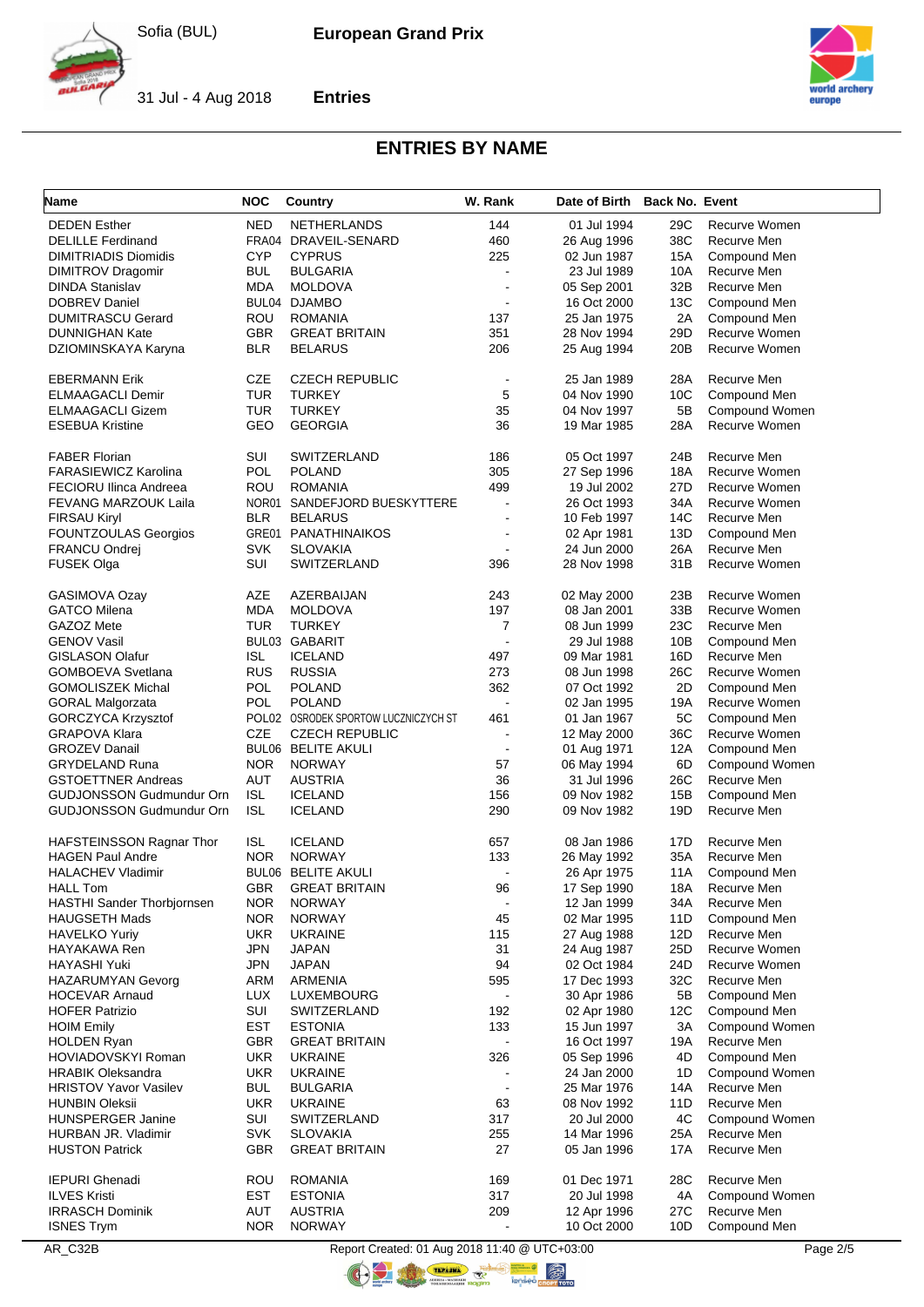**Entries**



31 Jul - 4 Aug 2018



# **ENTRIES BY NAME**

| Name                           | <b>NOC</b>        | Country                     | W. Rank                  | Date of Birth Back No. Event |                 |                |
|--------------------------------|-------------------|-----------------------------|--------------------------|------------------------------|-----------------|----------------|
| IVANOVA Kalinka                | BUL               | <b>BULGARIA</b>             |                          | 03 Jul 1977                  | 5A              | Compound Women |
| <b>IVANOVA Teodora</b>         | <b>BUL</b>        | <b>BULGARIA</b>             | $\blacksquare$           | 05 Aug 2001                  | 29B             | Recurve Women  |
| <b>IVANYTSKYY Heorhiy</b>      | UKR               | <b>UKRAINE</b>              | 73                       | 06 May 1992                  | 13D             | Recurve Men    |
| IVASHKO Markiyan               | UKR               | <b>UKRAINE</b>              | 130                      | 18 May 1979                  | 15D             | Recurve Men    |
|                                | <b>EST</b>        | <b>ESTONIA</b>              | 126                      | 19 Jul 1999                  |                 | Compound Women |
| JAATMA Lisell<br>JAATMA Robin  | <b>EST</b>        | <b>ESTONIA</b>              | 376                      | 05 Mar 2001                  | 1A<br>8B        | Compound Men   |
| <b>JEURISSEN Damiaan</b>       |                   | NED01 ARC ROTTERDAM         | 305                      | 05 Jan 1994                  | 36B             | Recurve Men    |
|                                |                   |                             |                          |                              |                 |                |
| <b>JONSSON Ingolfur Rafn</b>   | ISL<br><b>GBR</b> | <b>ICELAND</b>              | 497<br>386               | 29 Jan 1975                  | 18D             | Recurve Men    |
| JUDD Michael                   |                   | <b>GREAT BRITAIN</b>        |                          | 10 Nov 1988                  | 20A             | Recurve Men    |
| <b>KALOGIANNIS Basileios</b>   | GRE               | <b>GREECE</b>               | 374                      | 13 Jul 1960                  | 16C             | Recurve Men    |
| KANISKIN Ivan                  | <b>RUS</b>        | <b>RUSSIA</b>               |                          | 11 Apr 1997                  | 2C              | Compound Men   |
| <b>KARAGEORGIOU Alexandros</b> | GRE               | <b>GREECE</b>               | 201                      | 03 Jun 1986                  | 20C             | Recurve Men    |
| KARANESHEV Nikolay             |                   | BUL02 ROBIN HOOD            |                          | 07 Oct 1974                  | 38A             | Recurve Men    |
| KASPROWSKI Oskar               | POL               | <b>POLAND</b>               | 232                      | 03 Feb 2000                  | 14B             | Recurve Men    |
| <b>KATSAITIS Panagiotis</b>    | GRE               | <b>GREECE</b>               | $\blacksquare$           | 17 Oct 1997                  | 19C             | Recurve Men    |
| KAZLOUSKAYA Karyna             | <b>BLR</b>        | <b>BELARUS</b>              | 273                      | 18 Jul 2000                  | 19B             | Recurve Women  |
| KHARITONOVA Viktoria           | <b>RUS</b>        | <b>RUSSIA</b>               | 499                      | 30 Nov 2001                  | 27C             | Recurve Women  |
| KHOCHYNA Iryna                 | UKR               | <b>UKRAINE</b>              | 206                      | 02 Aug 1994                  | 21C             | Recurve Women  |
| KIVILO Karl                    | <b>EST</b>        | <b>ESTONIA</b>              | $\sim$                   | 14 Feb 1999                  | 37C             | Recurve Men    |
| <b>KLEIN Joe</b>               | LUX               | LUXEMBOURG                  | 280                      | 08 May 2000                  | 25D             | Recurve Men    |
| <b>KLEIN Luca</b>              | LUX               | LUXEMBOURG                  |                          | 14 Jul 1998                  | 24D             | Recurve Men    |
| <b>KLEIN Pit</b>               | <b>LUX</b>        | LUXEMBOURG                  | 166                      | 12 Sep 1996                  | 26D             | Recurve Men    |
| KOKKINOU GEORGIADOU Styliani   | <b>CYP</b>        | <b>CYPRUS</b>               |                          | 26 May 1976                  | 8C              | Compound Women |
|                                |                   |                             |                          |                              |                 |                |
| <b>KOMISCHKE Konrad</b>        | <b>GER</b>        | <b>GERMANY</b>              |                          | 09 Oct 1997                  | 34D             | Recurve Men    |
| <b>KOPNIN Aleksey</b>          | AZE               | AZERBAIJAN                  |                          | 28 Oct 1994                  | 21B             | Recurve Men    |
| <b>KOSTOPOULOS Athanasios</b>  | <b>GRE</b>        | <b>GREECE</b>               | 311                      | 11 Sep 1970                  | 8A              | Compound Men   |
| <b>KOUKOUZELIS Andreas</b>     | GRE               | <b>GREECE</b>               |                          | 16 Jul 1996                  | 10A             | Compound Men   |
| <b>KOVACIC Tihana</b>          | CRO               | <b>CROATIA</b>              | 351                      | 12 Nov 2002                  | 36B             | Recurve Women  |
| <b>KOVAL Serhiy</b>            | <b>UKR</b>        | <b>UKRAINE</b>              |                          | 27 Nov 1977                  | 5D              | Compound Men   |
| <b>KRAMER Jannis</b>           | <b>GER</b>        | <b>GERMANY</b>              |                          | 17 Apr 1998                  | 33D             | Recurve Men    |
| <b>KREICBERGA Anete</b>        | LAT               | LATVIA                      | 357                      | 17 Sep 1992                  | 32D             | Recurve Women  |
| <b>KRESALA Josef</b>           | <b>CZE</b>        | <b>CZECH REPUBLIC</b>       |                          | 23 Mar 2000                  | 29A             | Recurve Men    |
| <b>KRIVOLAP Alexey</b>         | <b>RUS</b>        | <b>RUSSIA</b>               | 551                      | 05 Jan 1997                  | 17B             | Recurve Men    |
| <b>KROAZIE Kyriakos</b>        | GRE               | <b>GREECE</b>               | 430                      | 04 May 1973                  | 9A              | Compound Men   |
| <b>KUSHNIRUK Olena</b>         | BEL               | <b>BELGIUM</b>              | $\blacksquare$           | 29 Mar 1988                  | 38C             | Recurve Women  |
| <b>LAPSINS Eduards</b>         | LAT               | LATVIA                      |                          | 06 May 1962                  | 30 <sub>D</sub> | Recurve Men    |
| LARKINS Yulia                  |                   | GBR03 CMO BOUMEN            |                          | 25 Oct 1982                  | 31D             | Recurve Women  |
| LATEV Asparuh                  | <b>BUL</b>        | <b>BULGARIA</b>             |                          |                              | 16A             | Recurve Men    |
| <b>LIAHUSHEV Alexander</b>     | <b>BLR</b>        | <b>BELARUS</b>              | 195                      | 12 Aug 1985<br>15 Jun 1984   | 11C             | Recurve Men    |
|                                | <b>EST</b>        |                             | $\overline{\phantom{a}}$ |                              | 20D             |                |
| LILIENTHAL Triinu              |                   | <b>ESTONIA</b>              |                          | 10 Aug 2000                  |                 | Recurve Women  |
| LIOU I A Stavroula             |                   | GRE01 PANATHINAIKOS         | $\blacksquare$           | 30 May 1972                  | 32A             | Recurve Women  |
| LIPIARSKA-PALKA Karina         | <b>POL</b>        | <b>POLAND</b>               | 119                      | 16 Feb 1987                  | 21A             | Recurve Women  |
| LODETTI Alessandro             | ITA               | <b>ITALY</b>                | 376                      | 03 Aug 1982                  | 6A              | Compound Men   |
| LONGOVA Alexandra              | <b>SVK</b>        | <b>SLOVAKIA</b>             | 32                       | 07 Feb 1994                  | 32C             | Recurve Women  |
| MAKAREVYCH Sergii              | UKR               | <b>UKRAINE</b>              | 163                      | 25 Jan 1995                  | 14D             | Recurve Men    |
| <b>MARCHENKO Veronika</b>      | <b>UKR</b>        | <b>UKRAINE</b>              | 18                       | 03 Apr 1993                  | 19C             | Recurve Women  |
| <b>MARCU Razvan</b>            | ROU               | <b>ROMANIA</b>              | 238                      | 05 Jan 1991                  | 29C             | Recurve Men    |
| <b>MARONITI Styliani</b>       |                   | <b>GRE02 TETRAPTERYLLIS</b> |                          | 07 Oct 1979                  | 34D             | Recurve Women  |
| MARUSAVA Hanna                 | <b>BLR</b>        | <b>BELARUS</b>              | 171                      | 08 Jan 1978                  | 18B             | Recurve Women  |
| MATSUMOTO Ayane                | <b>JPN</b>        | <b>JAPAN</b>                | 305                      | 18 Feb 1995                  | 22D             | Recurve Women  |
| MATVEJEVA Rimma                | LAT               | LATVIA                      |                          | 17 Dec 1973                  | 33D             | Recurve Women  |
| <b>MATZKIN Guy</b>             | <b>ISR</b>        | <b>ISRAEL</b>               | 500                      | 01 Jan 1990                  | 27D             | Recurve Men    |
| MELESKEVICS Sergej             | LAT               | LATVIA                      |                          | 21 May 1994                  | 14B             | Compound Men   |
| MESTVIRISHVILI Zurab           | GEO               | <b>GEORGIA</b>              | 182                      | 29 Jul 1996                  | 29B             | Recurve Men    |
| <b>MIHALIC Matija</b>          | <b>CRO</b>        | <b>CROATIA</b>              | 85                       | 23 Jul 1995                  | 34B             | Recurve Men    |
|                                |                   |                             |                          |                              |                 |                |
| <b>MIKLOS Beatrice</b>         | <b>ROU</b>        | <b>ROMANIA</b>              | 445                      | 11 Jun 2003                  | 26D             | Recurve Women  |
| <b>MIOR Viviano</b>            | ITA               | <b>ITALY</b>                | 90                       | 03 Apr 1997                  | 7A              | Compound Men   |
| MITOV Ivan                     |                   | BUL01 PHOENIX ARCHERY       |                          | 28 Dec 1977                  | 37D             | Recurve Men    |
| <b>MLINARIC Amanda</b>         | CRO               | <b>CROATIA</b>              | 30                       | 07 Aug 2001                  | 6A              | Compound Women |
| MOSESHVILI Jaba                | GEO               | <b>GEORGIA</b>              | 374                      | 01 Jan 1994                  | 28B             | Recurve Men    |
| <b>MPELLOS Athanasios</b>      | GRE               | <b>GREECE</b>               |                          | 30 Jan 1971                  | 18C             | Recurve Men    |
| MYLCHENKO Nina                 | <b>BLR</b>        | <b>BELARUS</b>              | $\overline{a}$           | 25 Jan 1990                  | 22B             | Recurve Women  |

AR\_C32B Report Created: 01 Aug 2018 11:40 @ UTC+03:00 Page 3/5 OF THE THE R

**ORIGINAL**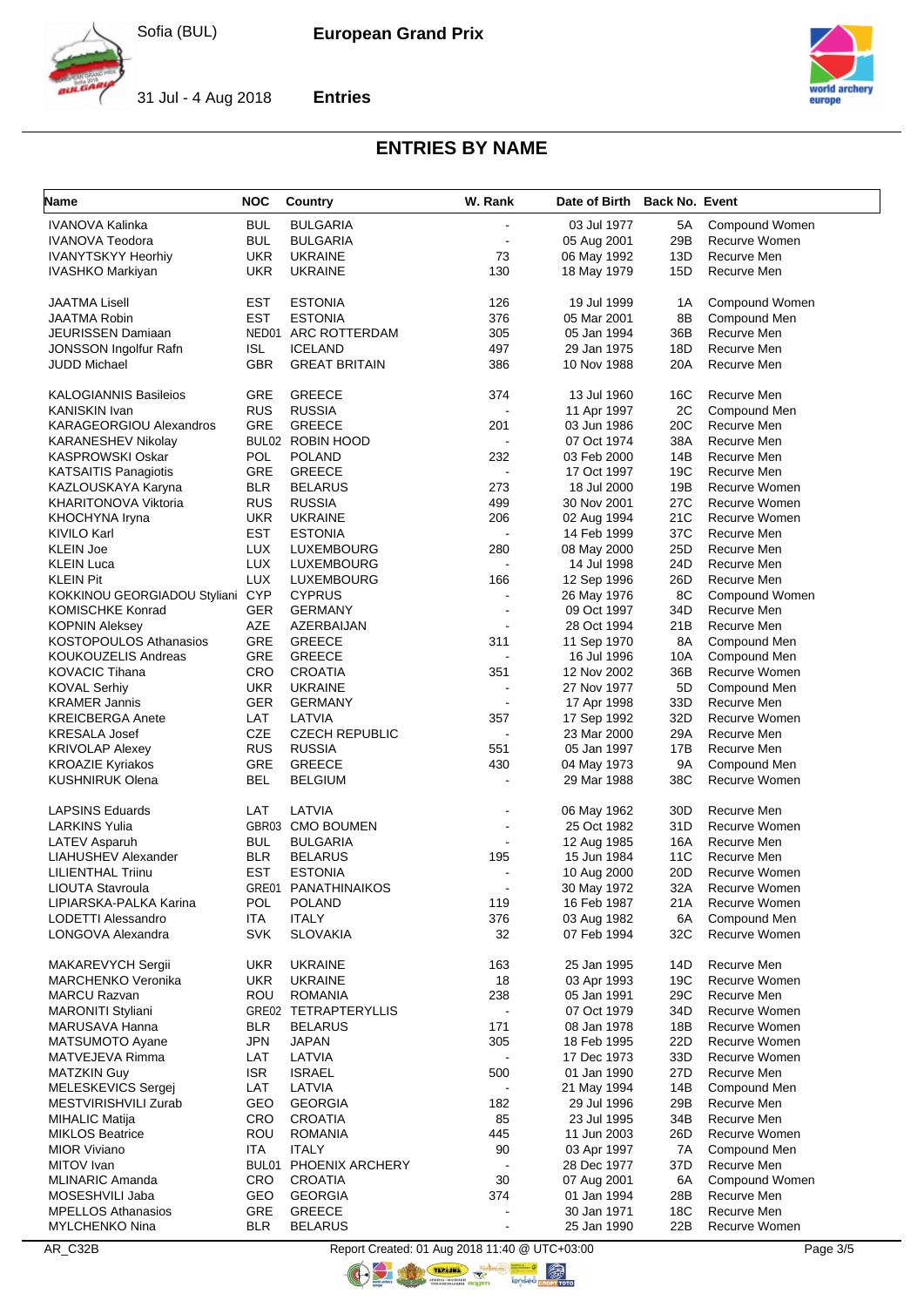**Entries**



31 Jul - 4 Aug 2018



# **ENTRIES BY NAME**

| <b>Name</b>                  | <b>NOC</b> | <b>Country</b>          | W. Rank                  | Date of Birth Back No. Event |                 |                |
|------------------------------|------------|-------------------------|--------------------------|------------------------------|-----------------|----------------|
| NAIDENOVA Marina             | <b>BUL</b> | <b>BULGARIA</b>         | $\blacksquare$           | 08 Aug 1994                  | 27B             | Recurve Women  |
| <b>NAPLOSZEK Kamila</b>      | <b>POL</b> | <b>POLAND</b>           | 179                      | 26 May 1999                  | 22A             | Recurve Women  |
| <b>NAPLOSZEK Slawomir</b>    | <b>POL</b> | <b>POLAND</b>           | 252                      | 29 Jul 1968                  | 12B             | Recurve Men    |
| NARIMANIDZE Khatuna          | GEO        | <b>GEORGIA</b>          | 27                       | 02 Feb 1974                  | 29A             | Recurve Women  |
| NESCIOR Andrzej              | <b>POL</b> | <b>POLAND</b>           | $\overline{\phantom{a}}$ | 28 Jul 2001                  | 15B             | Recurve Men    |
| NIKITSIONAK Raman            | <b>BLR</b> | <b>BELARUS</b>          | $\blacksquare$           | 13 Oct 1997                  | 12C             | Recurve Men    |
| NURMSALU Laura               | EST        | <b>ESTONIA</b>          | 78                       | 01 Jun 1994                  | 18D             | Recurve Women  |
|                              |            |                         |                          |                              |                 |                |
| OHASHI Tomoka                | JPN        | <b>JAPAN</b>            | 215                      | 09 Jul 1999                  | 23D             | Recurve Women  |
| <b>OIKONOMOU Athanassios</b> |            | GRE04 KASTOR            | $\blacksquare$           | 11 Feb 1975                  | 35D             | Recurve Men    |
| OLARU Dan                    | <b>MDA</b> | <b>MOLDOVA</b>          | 138                      | 11 Nov 1996                  | 30B             | Recurve Men    |
| OLEKSEJENKO Jelena           | SUI        | <b>SWITZERLAND</b>      | 317                      | 10 Jan 1989                  | 6C              | Compound Women |
| OLEKSEJENKO Julia            | LAT        | LATVIA                  | 134                      | 08 May 1965                  | 8A              | Compound Women |
| OONUKI Wataru                | JPN        | <b>JAPAN</b>            | 123                      | 26 Apr 1994                  | 23A             | Recurve Men    |
|                              |            |                         |                          |                              |                 |                |
| PAAS Meeri-Marita            | EST        | <b>ESTONIA</b>          | $\blacksquare$           | 10 Feb 2002                  | 2A              | Compound Women |
| <b>PARNAT Reena</b>          | EST        | <b>ESTONIA</b>          | 87                       | 01 Dec 1993                  | 19D             | Recurve Women  |
| PAVLICHENKO Daria            | <b>UKR</b> | <b>UKRAINE</b>          | 126                      | 20 Nov 1992                  | 20C             | Recurve Women  |
| PAVLOVA Anastasia            | <b>UKR</b> | <b>UKRAINE</b>          | 49                       | 09 Feb 1995                  | 18C             | Recurve Women  |
| <b>PEET Kristel</b>          | EST01      | PARNU VIBUKLUBI MEELIS  | $\overline{a}$           | 28 Feb 1999                  | 38B             | Recurve Women  |
| <b>PETROV Viktor</b>         | <b>BUL</b> | <b>BULGARIA</b>         | 362                      | 11 Jun 1972                  | 4B              | Compound Men   |
| PHUTKARADZE Tsiko            | GEO        | <b>GEORGIA</b>          | 106                      | 01 Jun 1996                  | 30A             | Recurve Women  |
| <b>PICHONNAZ Maxine</b>      | SUI        | SWITZERLAND             |                          | 13 Jul 2000                  | 30 <sub>B</sub> | Recurve Women  |
| PIVEN Oleg                   | <b>UKR</b> | <b>UKRAINE</b>          | 376                      | 24 Apr 1994                  | 6D              | Compound Men   |
| PKHAKADZE Lasha              | GEO        | <b>GEORGIA</b>          | 256                      | 24 May 1994                  | 27B             | Recurve Men    |
| <b>POELMANS Niels</b>        | <b>BEL</b> | <b>BELGIUM</b>          | 345                      | 19 Jul 1998                  | 7D              | Compound Men   |
| POGHOSYAN Levon              | <b>ARM</b> | ARMENIA                 | 595                      | 25 Apr 2001                  | 31C             | Recurve Men    |
| POLLUMAE Alexandra           | <b>EST</b> | <b>ESTONIA</b>          | 217                      | 06 Mar 2000                  | 21D             | Recurve Women  |
| PRIEELS Sarah                | <b>BEL</b> | <b>BELGIUM</b>          | 16                       | 27 Feb 1990                  | 7A              | Compound Women |
| PRILEPOV Anton               | <b>BLR</b> | <b>BELARUS</b>          | 189                      | 05 Feb 1984                  | 10C             | Recurve Men    |
| PRZYBYLSKI Lukasz            | <b>POL</b> | <b>POLAND</b>           | 54                       | 24 Apr 1994                  | 3D              | Compound Men   |
| PUSCA Gigi                   | ROU        | <b>ROMANIA</b>          | $\overline{\phantom{a}}$ | 05 May 1975                  | 4A              | Compound Men   |
|                              |            |                         |                          |                              |                 |                |
| RAMAZANOVA Yaylagul          | AZE        | AZERBAIJAN              | 268                      | 18 Jan 1990                  | 26B             | Recurve Women  |
| RAVID Adi                    | <b>ISR</b> | <b>ISRAEL</b>           |                          | 19 Jul 1967                  | 29D             | Recurve Men    |
| REMAR Alen                   | <b>CRO</b> | <b>CROATIA</b>          | 62                       | 19 Aug 1999                  | 33B             | Recurve Men    |
| <b>RET Sara</b>              | ITA        | <b>ITALY</b>            | 88                       | 26 Mar 1998                  | 2Β              | Compound Women |
| RIESS Nina                   | AUT        | <b>AUSTRIA</b>          | 145                      | 15 Feb 1971                  | 35A             | Recurve Women  |
| RODIONOVA Polina             | <b>UKR</b> | <b>UKRAINE</b>          | 149                      | 14 Mar 1994                  | 23C             | Recurve Women  |
| <b>RONER Elisa</b>           | ITA        | <b>ITALY</b>            | $\overline{a}$           | 04 Jul 2001                  | 3B              | Compound Women |
| ROOS Senna                   | <b>BEL</b> | <b>BELGIUM</b>          | 311                      | 17 Jul 2002                  | 21D             | Recurve Men    |
| <b>ROTH Sander</b>           | NOR01      | SANDEFJORD BUESKYTTERE  | $\blacksquare$           | 02 Jan 2000                  | 35B             | Recurve Men    |
| <b>ROYER Manon</b>           |            | FRA01 ARC CLUB DE NIMES | $\blacksquare$           | 12 Jun 1999                  | 38A             | Recurve Women  |
| <b>RUBAN Viktor</b>          | <b>UKR</b> | <b>UKRAINE</b>          | 78                       | 24 May 1981                  | 10D             | Recurve Men    |
| <b>RUFER Thomas</b>          | SUI        | SWITZERLAND             | 374                      | 01 Aug 1980                  | 26B             | Recurve Men    |
|                              |            |                         |                          |                              |                 |                |
| SAGOO Jaspreet Kaur Jessica  | GBR        | <b>GREAT BRITAIN</b>    | 334                      | 16 Jan 1996                  | 37A             | Recurve Women  |
| <b>SARTORI Guendalina</b>    | ITA        | <b>ITALY</b>            | 132                      | 08 Aug 1988                  | 36D             | Recurve Women  |
| <b>SATIR Selin</b>           | TUR        | <b>TURKEY</b>           | $\overline{\phantom{a}}$ | 03 Dec 2003                  | 24A             | Recurve Women  |
| SAVCHENKO Anna               | <b>UKR</b> | <b>UKRAINE</b>          | 317                      | 13 Aug 1980                  | 3D              | Compound Women |
| <b>SEGIN Denis</b>           | <b>RUS</b> | <b>RUSSIA</b>           |                          | 01 Jun 1990                  | 4C              | Compound Men   |
| <b>SEYWERT Gilles</b>        | <b>LUX</b> | <b>LUXEMBOURG</b>       | 254                      | 28 Jan 1984                  | 6B              | Compound Men   |
| SHAHNAZARYAN Vasil           | ARM        | ARMENIA                 | 595                      | 15 Nov 1992                  | 33C             | Recurve Men    |
| SHANNY Itay                  | <b>ISR</b> | <b>ISRAEL</b>           | 657                      | 01 Sep 1998                  | 28D             | Recurve Men    |
| <b>SHKLIAR Kseniia</b>       | <b>UKR</b> | <b>UKRAINE</b>          | 126                      | 28 Nov 1992                  | 2D              | Compound Women |
| SIMONOVA Svetlana            | AZE        | AZERBAIJAN              | 396                      | 02 Feb 1987                  | 24B             | Recurve Women  |
| SKARTSIARI Evgenia           | GRE01      | PANATHINAIKOS           |                          | 11 Mar 1981                  | 33A             | Recurve Women  |
| SMIALKOWSKA Magdalena        | <b>POL</b> | <b>POLAND</b>           | 289                      | 17 Dec 1997                  | 23A             | Recurve Women  |
| SOBCHAK Rikardo              | <b>BUL</b> | <b>BULGARIA</b>         |                          | 26 Feb 2002                  | 13A             | Recurve Men    |
| SOKOLENKO Kateryna           | <b>UKR</b> | <b>UKRAINE</b>          | 149                      | 16 Jul 1989                  | 22C             | Recurve Women  |
| <b>SOULE Quentin</b>         |            | FRA01 ARC CLUB DE NIMES |                          | 01 May 1997                  | 36A             | Recurve Men    |
| SRDOS Viliam                 | <b>SVK</b> | <b>SLOVAKIA</b>         |                          | 31 Mar 2000                  | 27A             | Recurve Men    |
| STEFANOVIC Nikola            | <b>SRB</b> | <b>SERBIA</b>           | 162                      | 18 Apr 1997                  | 35C             | Recurve Men    |
| <b>STUEFER Lukas</b>         | AUT        | <b>AUSTRIA</b>          | 417                      | 05 Oct 1995                  | 25C             | Recurve Men    |
| SUGIO Tomoki                 | <b>JPN</b> | <b>JAPAN</b>            | 138                      | 07 May 1995                  | 22A             | Recurve Men    |
| <b>SUZER Ayse Bera</b>       | <b>TUR</b> | <b>TURKEY</b>           | 56                       | 01 Jan 1996                  | 6B              | Compound Women |

AR\_C32B Report Created: 01 Aug 2018 11:40 @ UTC+03:00 Page 4/5 COLOR TENANT

**ORIGINAL**